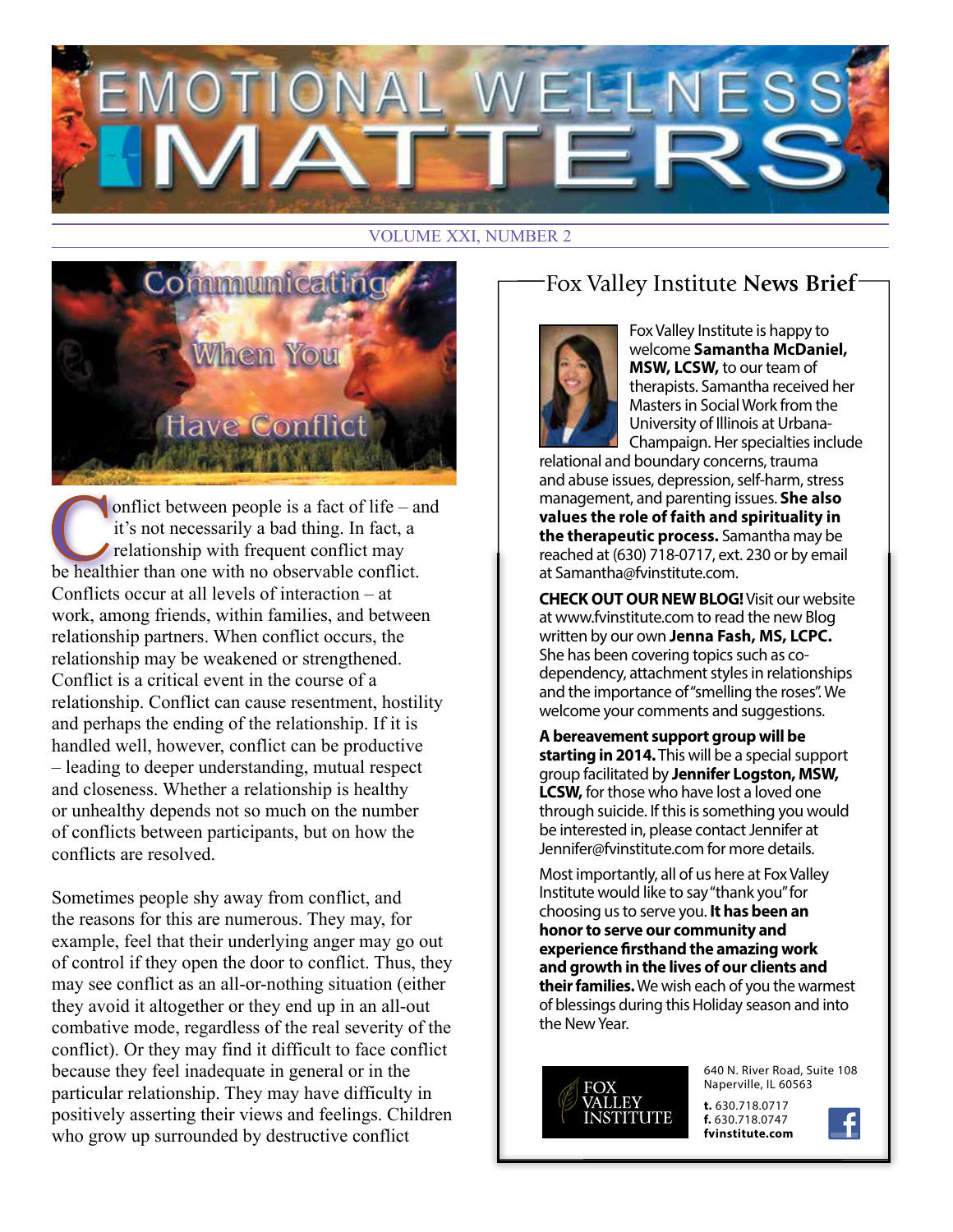may, as adults, determine never to participate in discord. They may be conflict-averse. In this situation, the person may never have learned that there are effective, adaptive ways to communicate in the face of conflict.

People adopt a number of different styles in facing conflict. First, it is very common to see a person *avoid* or *deny* the existence of conflict. Unfortunately, in this case, the conflict often lingers in the background during interaction between the participants and creates the potential for further tension and even more conflict. A second response style is that of one person *getting mad* and *blaming* the other person. This occurs when a person mistakenly equates conflict with anger. This stance does nothing to resolve the conflict and in fact only serves to increase the degree of friction between the two participants by amplifying defensiveness. A third way that some people use to resolve conflict is by using *power* and *influence* to win at the other's expense. They welcome conflict because it allows their competitive impulses to emerge, but they fail to understand that the conflict is not really resolved since the "loser" will continue to harbor resentment. Similarly, some people appear to compromise in resolving the conflict, but they subtly *manipulate* the other person in the process, and this, again, perpetuates the conflict between the two parties and compromises the trust between them. There are better ways to handle interpersonal conflict.

#### **Healthy Approaches to Conflict Resolution**

Conflicts run all the way from minor, unimportant differences to disputes which can threaten the future of a relationship. Conflicts with a loved one or a long-term friend are, of course, different from negotiating with someone who does not care about your needs, like a stranger or a salesperson.



However, there is an underlying principle that underscores all successful conflict resolution. That is, both parties must view their conflict as a problem to be solved *mutually* so that both parties have the feeling of winning – or at least finding a solution which is

acceptable to both. Each person must participate actively in the resolution and make an effort and commitment to find answers which are as fair as possible to both. This is an easy principle to understand, but it is often difficult to put into practice.

We may get so caught up with our own immediate interests that we damage our relationships. If we disregard or minimize the position of the other person, if fear and power are used to win, or if we always have to get our own way, the other person will feel hurt and the relationship may be wounded. Similarly, if we always surrender just to avoid conflict, we give the message to the other person that it is acceptable to act in a selfserving way at our expense and to be insensitive to our needs. Our feeling of self-worth suffers, resentment festers, and we feel poisoned in the relationship. Instead, it is healthier if both parties can remain open, honest, assertive, and respectful of the other position. Mutual trust and respect, as well as a positive, constructive attitude, are fundamental necessities in relationships that matter.

#### **Preventing Conflict**

Most people have no interest in creating conflict with others. Most of us know enough about human behavior to distinguish between healthy communication and the words or actions that contribute to rocky relationships. It is in our interest to maintain relations which are smooth, flexible, and mutually enhancing. The problem occurs when we fail to use cooperative approaches consistently in our dealing with others. We seldom create conflict intentionally. We do it because we may not be aware of how our own behavior contributes to interpersonal problems. Sometimes we forget, or we are frustrated and annoyed, and sometimes we just have a bad day. At times we feel so exasperated that we focus on our own needs at the expense of others'. And then we find ourselves in conflict.

To prevent conflict from happening in the first place, it is important to identify the ways in

**This newsletter is intended to offer general information only and recognizes that individual issues may differ from these broad guidelines. Personal issues should be addressed within a therapeutic context with a professional familiar with the details of the problems. ©2013 Simmonds Publications: 5580 La Jolla Blvd., •306, La Jolla, CA 92037 Website ~ www.emotionalwellness.com**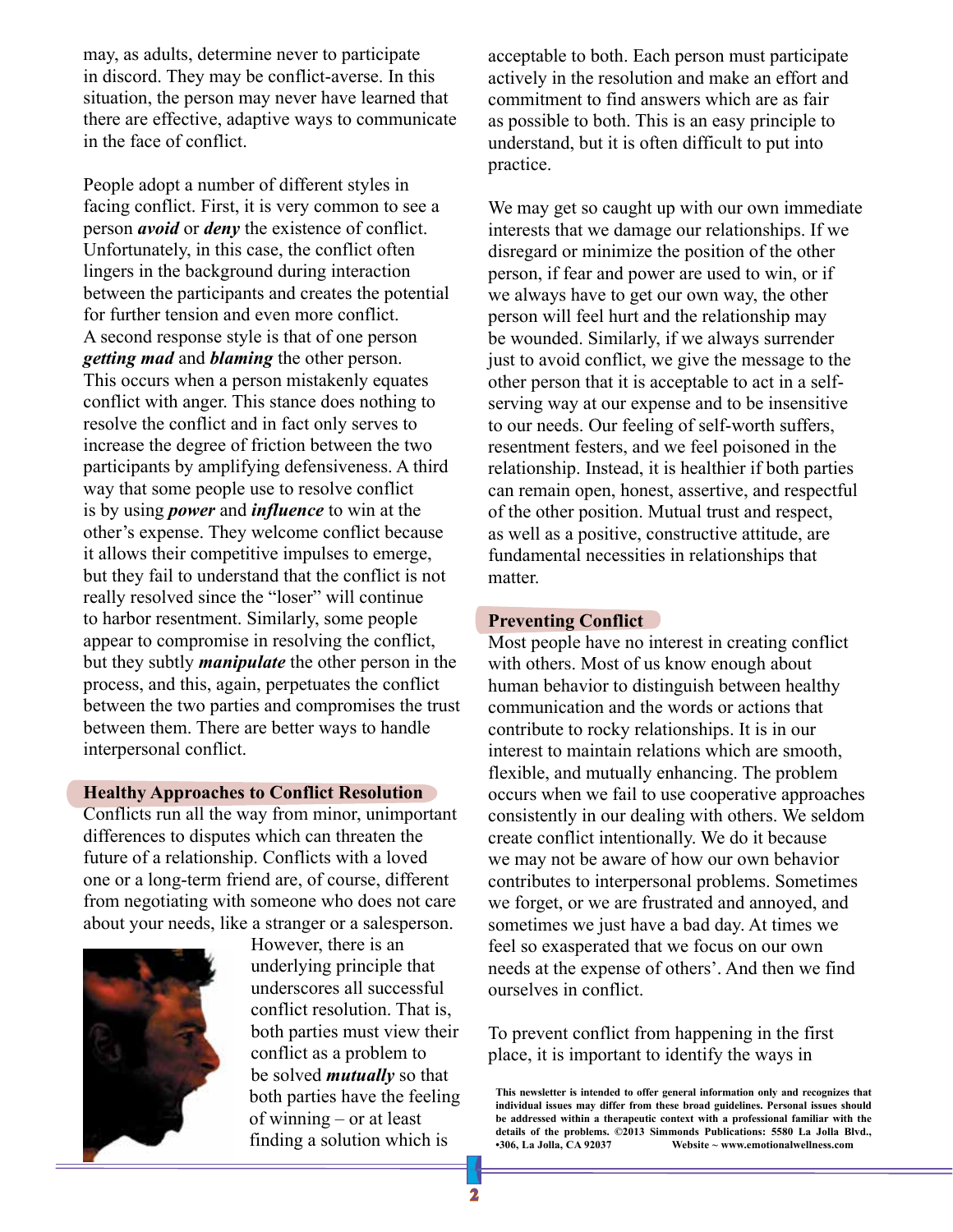which we contribute to the disagreement. One way of doing this is to identify a specific, recent conflicted situation, recall what you said, and then think specifically about how you could have used more effective language. Think about ways in which your communication could have set a more trustful tone or reduced defensiveness. Then, once you have identified your part in the conflict, such as blaming, practice working on that particular behavior for a day or a week. At the end of the time period, evaluate your progress. Did you succeed? In what situations did you not succeed? (While it may be the other person who created the conflict, you are the other half of the interaction and it is your own response that you have control over and can change.)

#### **Using Effective Communication Techniques to Reduce Conflict**

Once you find yourself in a conflicted situation with someone else, it is important to reduce the emotional charge from the situation so that you and the other person can deal with your differences on a rational level in resolving the conflict.

*The Defusing Technique:* The other person might be angry and may come to the situation armed with a number of arguments describing how you are to blame for his or her unhappiness. Your goal is to address the other's anger – and *you do this by simply agreeing with the person.* When you find some truth in the other point of view, it is difficult for the other person to maintain anger. For example, "I know that I said I would call you last night. You are absolutely right. I wish I could be more responsible sometimes." The accusation might be completely unreasonable from your viewpoint, but there is always some truth in what the other person says. At the very least, we need to acknowledge that individuals have different



ways of seeing things. This does not mean that we have to compromise our own basic principles. We simply validate the other's stance so that we can move on to a healthier resolution of the conflict. This may be hard to do in a volatile situation, but a sign of individual strength and integrity is the ability to

postpone our immediate reactions in order to achieve positive goals. Sometimes we have to "lose" in order, ultimately, to "win."

*Empathy:* Try to put yourself into the shoes of the other person. See the world through their eyes. Empathy is an important listening technique which gives the other feedback that he or she is being heard. There are two forms of empathy. *Thought Empathy* gives the message that you understand what the other is trying to say. You can do this in conversation by paraphrasing the words of the other person. For example, "I understand you to say that your trust in me has been broken." *Feeling Empathy* is your acknowledgment of how the other person probably feels. It is important never to attribute emotions which may not exist for the other person (such as, "You're confused with all your emotional upheaval right now"), but rather to indicate your perception of how the person must be feeling. For example, "I guess you probably feel pretty mad at me right now."

*Exploration:* Ask gentle, probing questions about what the other person is thinking and feeling. Encourage the other to talk fully about what is on his or her mind. For example, "Are there any other thoughts that you need to share with me?"

*Using "I" Statements:* Take responsibility for your own thoughts rather than attributing motives to the other person. This decreases the chance that the other person will become defensive. For example, "I feel pretty upset that this thing has come between us." This statement is much more effective than saying, "You have made me feel very upset."

*Stroking:* Find positive things to say about the other person, even if the other is angry with you. Show a respectful attitude. For example, "I genuinely respect you for having the courage to bring this problem to me. I admire your strength and your caring attitude."